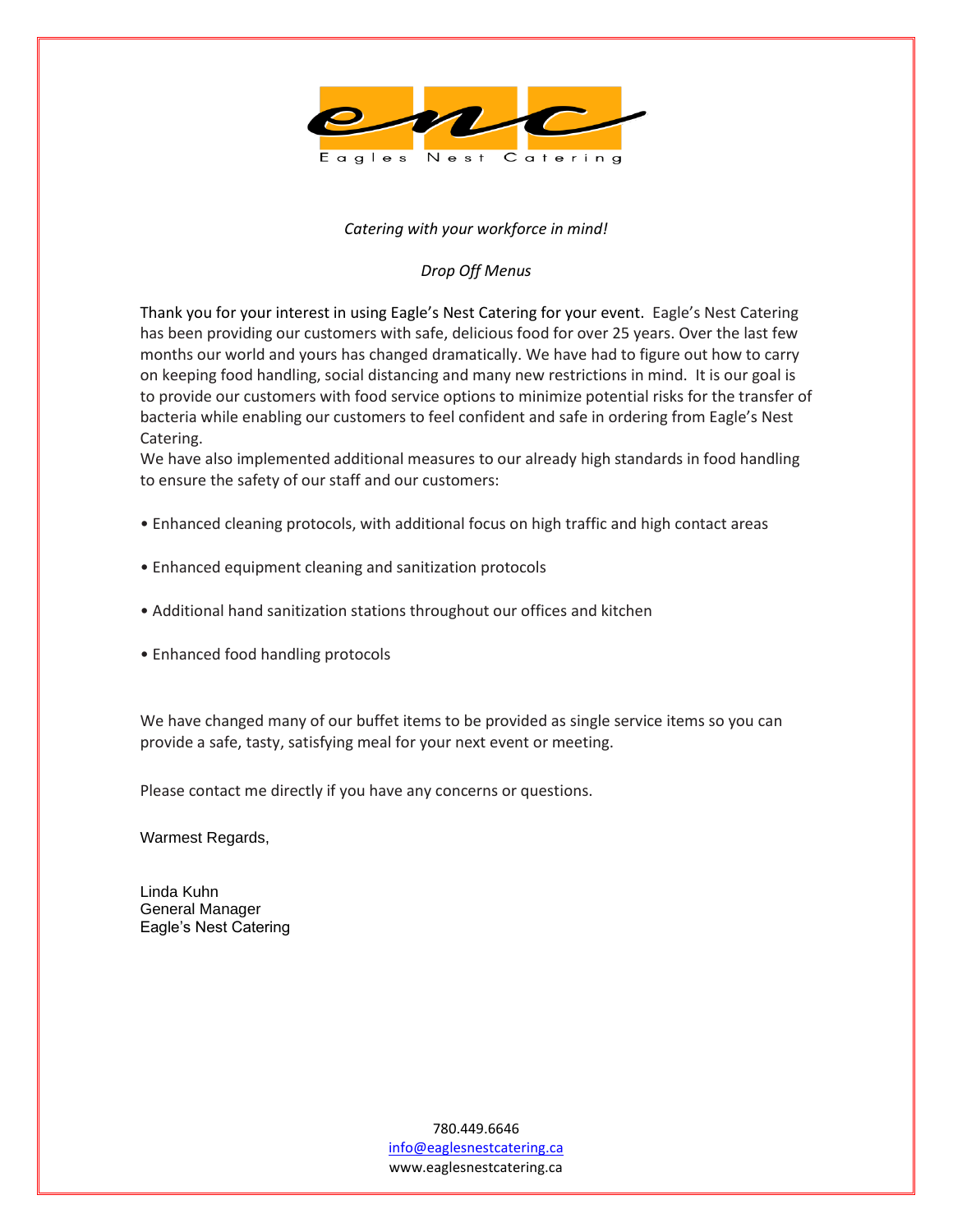

#### **Individual Portioned**

Each item comes in a separate container for easy pick up, and safe serving. Items can be placed in boxes if requested for a fee.

#### **Menu 1**

Tossed Salad with dressing on the side Oven Roasted Potatoes Carrots with dill **Apple & Brie Stuffed Chicken Breast\*** *Served with cranberry salsa* \* plain chicken breast, GF, with no apple brie filling is available **20.90 per person – Lunch 22.95 per person - Dinner**

## **Menu 2**

Bun with butter portion Tossed Salad with dressing on the side Oven Roasted Potatoes Fiesta Corn **Sliced Beef with gravy\*** *Horseradish on side* \*(GF gravy available) **20.90 per person – Lunch 22.95 per person - Dinner**

## **Menu 3**

Garlic Toast Tossed Salad with dressing on the side Chicken Penne Alfredo Penne noodles served in a creamy mushroom sauce with grilled chicken, topped with mozzarella cheese. OR ( must choose the same entrée for the entire group) Baked Lasagna Layers of noodles, meat sauce and mozzarella cheese. **20.90 per person – Lunch 22.95 per person - Dinner**

> 780.449.6646 [info@eaglesnestcatering.ca](mailto:info@eaglesnestcatering.ca) www.eaglesnestcatering.ca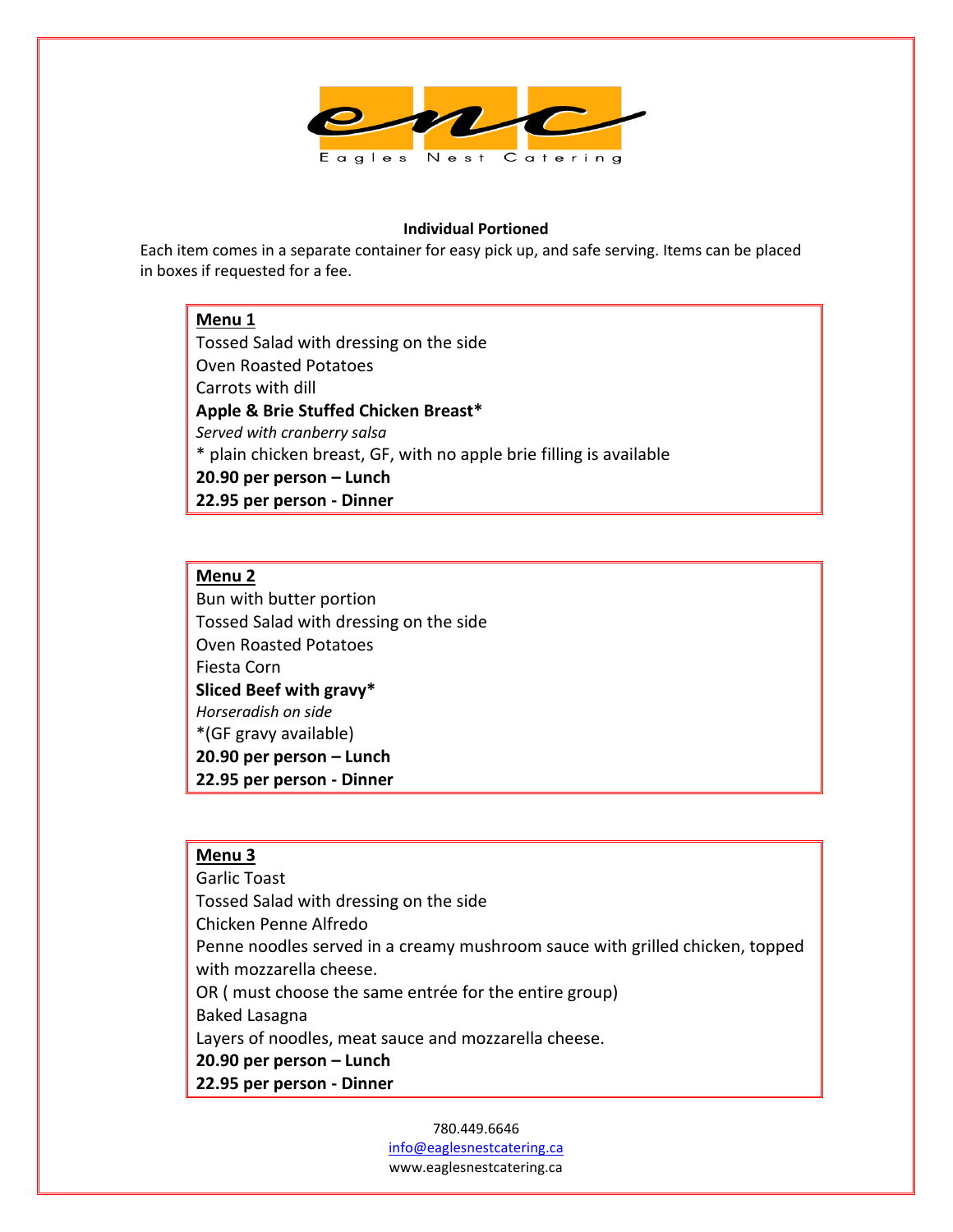

**Menu 4 – Vegan Option** Tossed Salad with dressing on the side Choose 1 option for entire group: Coconut Chickpea Curry served with Basmati Rice Or Vegetarian Chili served with oven roasted potatoes **19.95 per person Lunch 21.95 per person Dinner**

# **Lunch Menu Individual Portioned**

Each item comes in a separate container for easy pick up, and safe serving. Items can be placed in boxes if requested for a fee.

**Lunch #1:**  Assorted Cold Sandwich, made on multigrain or white artisan bread 1 Sandwich per person, a selection of Ham, Egg Salad, Roast Beef and Turkey Tossed Salad with portion dressings on side Fresh Fruit Cup Vegetarian and GF sandwiches must be pre ordered **17.90 per person**

## **Desserts**

Add to any hot or cold lunch

| <b>Fresh Fruit Cup</b>                        | 3.00 |
|-----------------------------------------------|------|
| <b>4 Assorted Christmas Cookies</b>           | 3.00 |
| Individual Trifle Cups                        | 3.00 |
| <b>Chocolate Skor or Strawberry Shortcake</b> |      |

780.449.6646 [info@eaglesnestcatering.ca](mailto:info@eaglesnestcatering.ca) www.eaglesnestcatering.ca